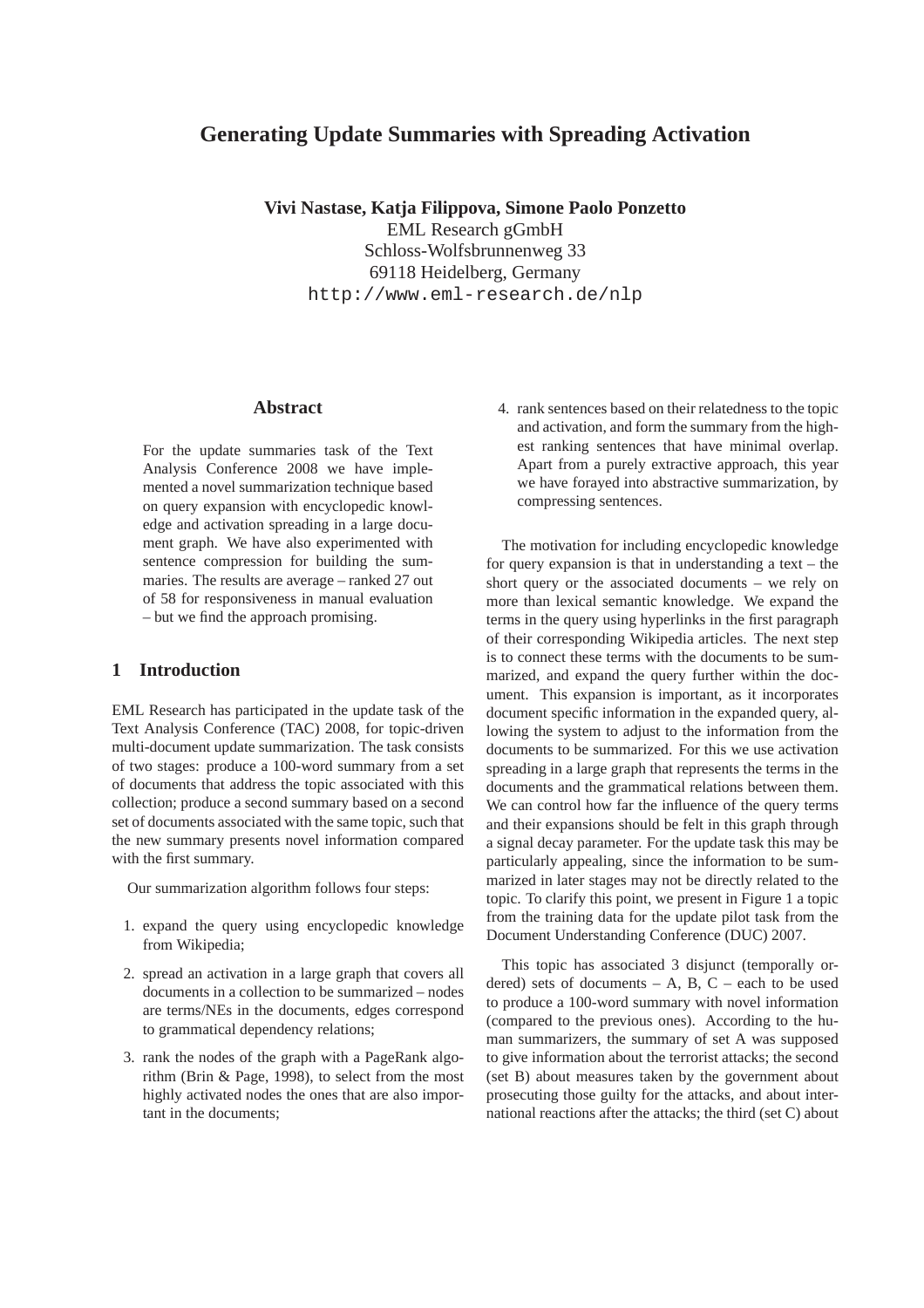```
<topic>
\langlenum> D0746C \langle /num>\langletitle\rangle Terrorist attacks in Luxor, Egypt \langle /title\rangle<narr>What attacks have occurred against tourists in Luxor,
Egypt? Provide details about the attacks and the subse-
quent ramifications thereof. \langle /narr>
<docs>...
\langle /docs>
\langle /topic
```
Figure 1: Sample topic from training data for the update pilot task for DUC 2007

actions taken by the government to boost tourism in the area again after the attacks. This example shows that only the first summary is concerned with the attacks. The other two are ramifications of these events, and the topic does not provide many clues about what they should contain. In this case we should look for finding terms that are more loosely connected to the topic.

## **2 Related Work**

The system we present in this paper is an adaptation of the system described in (Nastase, 2008) to the update summarization task. In constructing this system we build upon previous work on query expansion and graph-based summarization models.

Barzilay & Elhadad (1999) use WordNet to model a text's content relative to a topic based on lexical chains. The sentences intersected by the most and strongest chains are chosen for the extractive summary. Alternative sources for query expansion and document processing have also been explored. Amini & Usunier (2007) use the documents to be summarized themselves to cluster terms, and thus expanding the query "internally". More advanced methods for query expansion use "topic signatures" – words and grammatically related pairs of words that model the query and even the expected answer from sets of documents marked as relevant or not (Lin & Hovy, 2000; Harabagiu, 2004).

Graph-based methods for text summarization work usually at the level of sentences (Erkan & Radev, 2004; Mihalcea & Tarau, 2004). Edge weights between sentences represent a similarity measure, and a PageRank algorithm is used to determine the sentences that are the most salient from a collection of documents and closest to a given topic. At the word level, Leskovec et al. (2004) build a document graph using subject-verb-object triples, semantic normalization and coreference resolution. They use several methods (node degree, PageRank, Hubs, etc.) to compute statistics for the nodes in the

network, and use these as attribute values in a machine learning algorithm, where the attribute that is learned is whether the node should appear in the final summary or not. Annotations for training come from human produced summaries. Mohamed & Rajasekaran (2006) incrementally build a graph for a document collection by combining graph-representations of sentences. Links between entities in a sentence can be *isa* (within an NP) or *related to* (between different phrases in a sentence). Nodes and relations are weighted according to their connectivity, and sentence selection for the final summary is based on the most inter-connected nodes. Ye & Chua (2006) build an extractive summary based on a concept lattice, which captures in a hierarchical structure co-occurrences of concepts among sentences. Nodes higher in this structure correspond to frequently co-occurring terms, and are assumed to be more representative with respect to the document topic.

Mani & Bloedorn (1999) build a "chronological" graph, in which sentence order is respected and each occurrence of a concept is a separate node. Edges between nodes cover several types of relations: adjacency (ADJ); identity – instance of the same word (SAME); other semantic links, in particular synonymy and hypernymy; PHRASE links connect components of a phrase; NAME indicate named entities; COREF link coreferential name instances. Among other things, they identify regions of the text salient to a user's query, based on spreading activation starting from query words in this document graph. Spreading activation was introduced in the 60s and 70s to model psychological processes of memory activation in humans (Quillian, 1967; Collins & Loftus, 1975).

As described in (Nastase, 2008), we use Wikipedia as a source of knowledge for related concepts – the texts of hyperlinks in an article describing a concept are taken as its related concepts. The query is further expanded by using spreading activation to move away from the topic in a large graph that covers all documents for a given topic. From the nodes thus reached we select using a PageRank algorithm the ones that are most important in the documents. We study the impact of a decay parameter which controls how far to move from the topic, and the number of highest ranked nodes to be added to the expanded topic. The summary is built based on word associations in the documents' graph.

# **3 Query Expansion with Encyclopedic Knowledge**

In TAC/DUC topic-driven multi-document summarization, the topic has a title, an ID that links it to a set of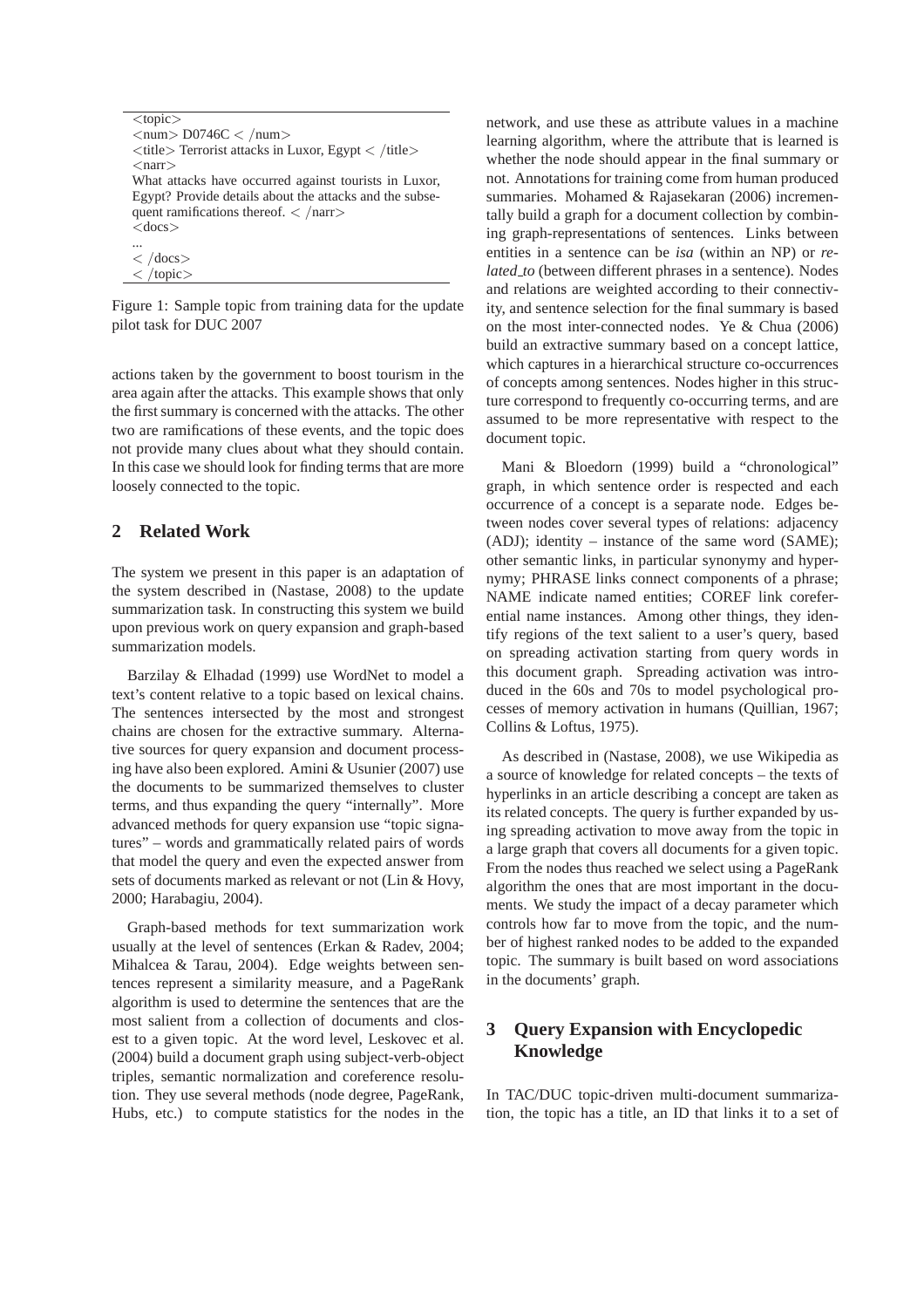| <b>Matthew Shepard</b><br>Matthew Wayne Shepard (December 1,<br>1976 October 12, 1998) was a gay<br>American student at the University<br>of Wyoming who was murdered near<br>Laramie on the night of October 60c-<br>tober 7, 1998. Shepard died at Poudre<br>Valley Hospital in Fort Collins, Col-<br>orado, on October 12, 1998, from se-<br>vere head injuries. His murder brought<br>national as well as international atten-<br>tion to the issue of hate crime legisla-<br>tion at the state and federal levels. | " "Matthew Wayne Shepard" " (December 1,<br>1976 October 12, 1998) was a gay [[United<br>States   American] ] student at the [[University<br>of Wyoming]] who was murdered near [[Laramie,<br>Wyoming Laramie]] on the night of October 60ctober<br>7, 1998. Shepard died at [[Poudre Valley Hospital]]<br>in [[Fort Collins, Colorado]], on October 12, 1998,<br>from severe head injuries. His murder brought<br>national as well as international attention to the<br>issue of [[hate crime]] legislation at the state and<br>federal levels. |  |  |  |
|-------------------------------------------------------------------------------------------------------------------------------------------------------------------------------------------------------------------------------------------------------------------------------------------------------------------------------------------------------------------------------------------------------------------------------------------------------------------------------------------------------------------------|--------------------------------------------------------------------------------------------------------------------------------------------------------------------------------------------------------------------------------------------------------------------------------------------------------------------------------------------------------------------------------------------------------------------------------------------------------------------------------------------------------------------------------------------------|--|--|--|
|                                                                                                                                                                                                                                                                                                                                                                                                                                                                                                                         |                                                                                                                                                                                                                                                                                                                                                                                                                                                                                                                                                  |  |  |  |
| Extracted related concepts for <i>Matthew Shepard</i> :                                                                                                                                                                                                                                                                                                                                                                                                                                                                 |                                                                                                                                                                                                                                                                                                                                                                                                                                                                                                                                                  |  |  |  |
| American, University of Wyoming, Laramie, Wyoming, hate crime, Fort Collins                                                                                                                                                                                                                                                                                                                                                                                                                                             |                                                                                                                                                                                                                                                                                                                                                                                                                                                                                                                                                  |  |  |  |

Figure 2: First paragraph for article *Matthew Shepard* in the English Wikipedia, and the extracted related concepts.

documents, and one or more sentences and/or questions, as illustrated in Figure 1. Topic processing is done in several steps:

**1. Preprocessing:** Produce the dependency pair representation of the topics using the Stanford Parser (Klein & Manning, 2003)<sup>1</sup>. Pairs that have closed-class words are filtered out, and the remaining words are lemmatized<sup>2</sup>. We extract named entities (NEs), as the parser splits them as any other phrase. In the dependency pairs we replace an NE's fragments with the complete NE.

**2. Query expansion with Wikipedia:** Extract all open-class words and NEs from the topic, and expand them using Wikipedia articles whose titles refer to these words or phrases.

For each Wikipedia article we extract as related concepts the texts of the hyperlinks in the first paragraph (see Figure 2). The reason for not including links from the entire article body is that apart from the first paragraph, which is more focused, often hyperlinks are included whenever the underlying concept appears in Wikipedia, without it being particularly relevant to the article.

To expand a word (or  $NE$ )  $w$  from the query, we search for an article having  $w$  as the title, or part of the title.

- 1. If one exact match is found (e.g. Matthew Shepard), extract the related concepts for this article.
- 2. If several exact or partial matches are found, use the larger context of the query to narrow down to the

intended meaning. For example, *Turkey* – referring to the country – appears in several topics in the DUC 2007 data. There are multiple entries for "Turkey" in Wikipedia – for the country, the bird, cities with this name in the U.S. among others. We use a Lesk-like measure, and compute the overlap between the topic query and the set of hyperlinks in the first paragraph (Lesk, 1986). We choose the expansion for the entry with the highest overlap. If the query context does not help in disambiguation, we use the expansions for all partial matches that tie for the highest overlap.

# **4 Topic Expansion with Spreading Activation and PageRank**

Concepts related to the ones in the topic provide a good handle on the documents to summarize – they indicate parts of the document that should be included in the summary. It is however obvious that the summary should contain more than that, and this information comes from the documents to be summarized. Amini & Usunier (2007) have shown that expanding the query within the set of documents leads to good results. Following this idea, to find more relevant concepts we look for words/NEs which are related to the topic, and at the same time important in the collection of documents for the given topic. The methods described in this section are applied on a large graph that covers the entire document collection for one topic. The documents are processed in a similar way to the query – parsed with the Stanford Parser (output in dependency relation format), lemmatized using XTAG's morphological data file. The graph consists of nodes corresponding to lemmatized words and NEs in the documents, and edges correspoding to grammatical dependency relations.

<sup>1</sup>http://nlp.stanford.edu/software/ lex-parser.shtml

 $2^2$ Using XTAG morphological database ftp: //ftp.cis.upenn.edu/pub/xtag/morph-1.5/ morph-1.5.tar.gz.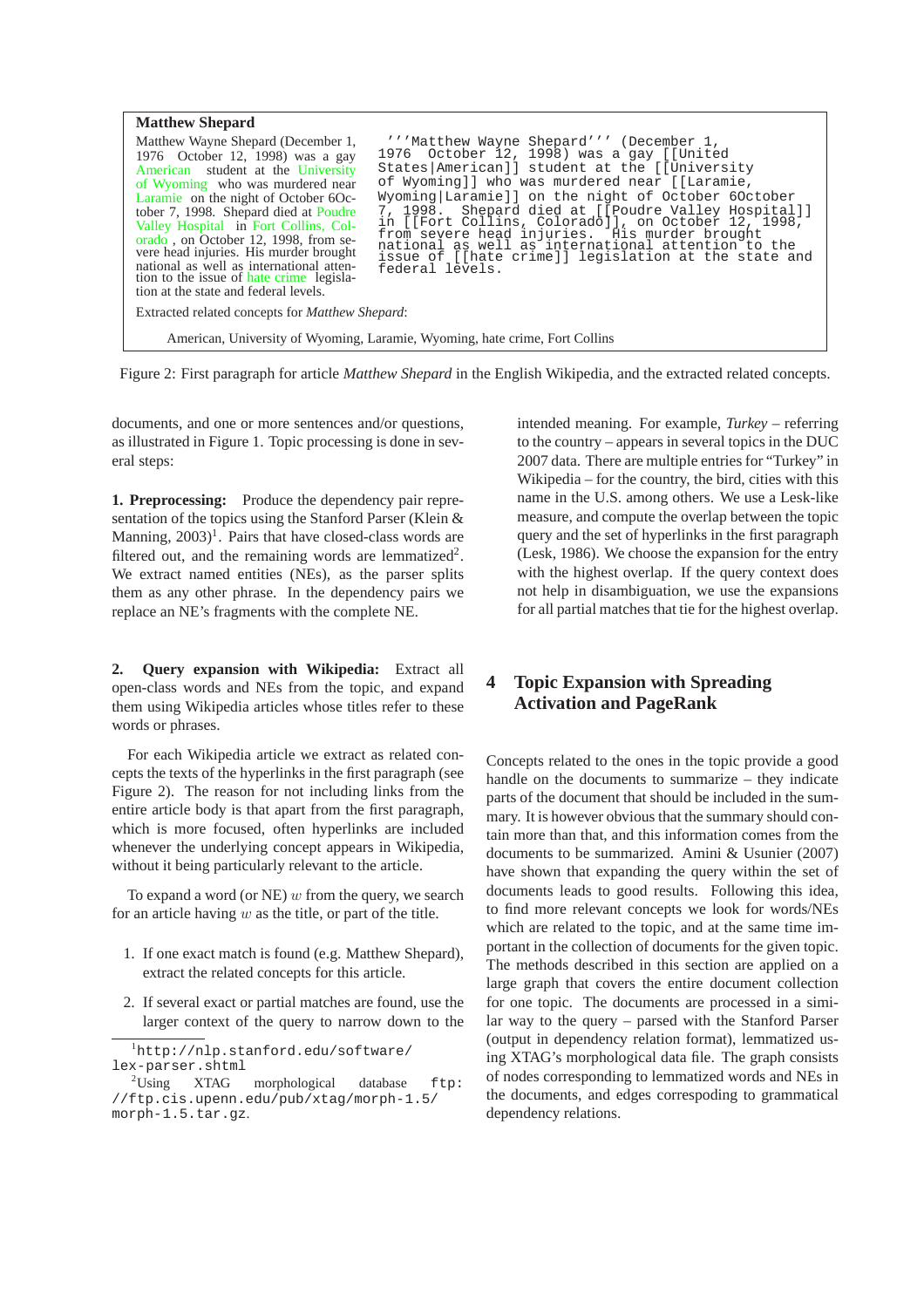#### **4.1 Spreading Activation**

To find words/NEs related to the topic we spread an activation signal starting from the topic words and their expansions which are given a node weight of 1 (in a manner similar to Mani & Bloedorn (1999), and using an algorithm inspired by Anderson (1983)). As we traverse the graph starting from these nodes, the signal is propagated by assigning a weight to each edge and each node traversed based on the signal strength. The signal strength diminishes with the distance from the node of origin depending on a signal decay parameter, according to the formula:

$$
w_n(N_0) = 1
$$
  
\n
$$
s_t = (1 - decay) * \frac{w_n(N_t)}{Out(N_t)}
$$
  
\n
$$
w_n(N_{t+1}) = s_t
$$
  
\n
$$
w_e(N_t, N_{t+1})_{t+1} = w_e(N_t, N_{t+1})_t + s_t
$$

where  $N_t$  is the current node;  $N_{t+1}$  is the node we are moving towards;  $w_n(N_t)$  is the weight of node  $N_t$ ;  $s_t$ is the signal strength at step t;  $Out(N_t)$  is the number of outgoing edges from node  $N_t$ ;  $w_e(N_t, N_{t+1})$ <sub>t</sub> is the weight of the edge between  $N_t$  and  $N_{t+1}$  at time t (i.e., before actually traversing the edge and spreading the activation from  $N_t$ );  $w_e(N_t, N_{t+1})_{t+1}$  is the weight of the edge after spreading activation. The weight of the edges is cumulative, to gather strength from all signals that pass through the edge. Activation is spread sequentially from each node in the (expanded) topic.

### **4.2 PageRank**

The previous step has assigned weights to edges in the graph, such that higher weights are closer to the topic and/or topic expanded words. After this initialization of the graph, we run the PageRank algorithm to determine more important nodes. By running this algorithm after initializing the graph edge weights, from the nodes that are closer to topic and topic expanded words we boost those that are more important in the documents.

The starting point of the PageRank algorithm is the graph with weighted edges obtained in the previous step. Analysis of the documents graph for several topics has revealed that there is a large highly interconnected structure, and many disconnected small (2-3 nodes) fragments. PageRank will run on this dense core structure. The PageRank algorithm is guaranteed to converge if the graph is aperiodic and irreducible – based on the Ergodic theorem for Markov chains (Grimmett & Stirzaker, 1989). Aperiodicity implies that the greatest common divisor of the graph's cycles is 1 – this condition is met.

|                                                                                   |              | D0711C                                                                                                                                                                                | D0740I                                                                                                                                                                                                                     |
|-----------------------------------------------------------------------------------|--------------|---------------------------------------------------------------------------------------------------------------------------------------------------------------------------------------|----------------------------------------------------------------------------------------------------------------------------------------------------------------------------------------------------------------------------|
| Т<br>$\mathbf O$<br>p<br>i<br>$\mathbf{C}$                                        |              | Summarize Microsoft's an-<br>titrust problems, including<br>its alleged illegal behaviour<br>and antitrust proceedings<br>against the company.                                        | Report on the planning, at-<br>tempts and first success-<br>ful balloon circumnaviga-<br>tion of the earth by Bertrand<br>Piccard and his crew.                                                                            |
| e<br>$\mathbf X$<br>p<br>a<br>$\mathbf n$<br>d<br>e<br>d                          |              | proceeding, alleged, ille-<br>gal, summarize, microsoft,<br>include, behaviour, object,<br>action, relation, antitrust,<br>problem, company                                           | first, circumnavigation,<br>Earth, round, successful,<br>crew, planning, plan, at-<br>tempt, flight, lift, air, Sun,<br>Bertrand Piccard, balloon-<br>ist, Swiss, Switzerland,<br>balloon, report, picture, air,<br>helium |
| t<br>$\mathbf O$<br>p<br>$\mathbf r$<br>a<br>$\mathbf n$<br>$\mathbf k$<br>e<br>d | $\mathsf{A}$ | object, trial, effort, fee,<br>ibm, spend, take, practice,<br>call, accuse, violation, wit-<br>ness, deny, marketing, price                                                           | Andy Elson, cold, cir-<br>cumnavigate, round, spend,<br>calm, person, pilot, Wimver<br>Straeten, Swiss, Switzer-<br>land, space, Chateau<br>D'Oex, try, announce,<br>spectator                                             |
|                                                                                   | B            | effort, trial, document,<br>equivalent case, take,<br>monopolist, justice depart-<br>ment, lawyer, government,<br>violation, engage, harm,<br>soldier, avoid, prove,<br>product, suit | ballonist, delay, fly, take,<br>dead, travel, foot, set, cap-<br>sule, make, frigid, bad-<br>smelling, thin, venture, cir-<br>cuit, become, complete                                                                       |
|                                                                                   | C            | breakup, remedy, previous,<br>proposal, demonstrate, or-<br>der, modify, act, conduct,<br>accountable, amend, sepa-<br>rate, restriction, suit, decide used, complete                 | hope, need, two, helium,<br>use, sealed, envelope,<br>burner, huge, bags, force,<br>heat, nylon, sun, expand,                                                                                                              |

Table 1: Top ranked nodes after expanding the topic with spreading activation and PageRank

Irreducibility of the graph means that it has no leaves, and there are no two nodes with the same set of neighbours. The remedy in such cases is to connect each leaf to all other nodes in the graph, and conflate nodes with the same set of neighbours.

Once the graph topology meets the PageRank convergence conditions, we run the algorithm. The original formula for computing the rank of a node at each iteration step is:

$$
PR(n_i) = \frac{1-d}{N} + d \sum_{n_j \in Adj_n} \frac{PR(n_j)}{Out(n_j)}
$$

where  $n_i$  is a node,  $d$  is the damping factor (we follow the standard practice and use  $d = 0.85$ ), N is the number of nodes in the graph,  $PR(n_i)$  is the rank of node  $n_i$ ,  $Adj_{n_i}$  is the set of nodes adjacent to  $n_i$ , and  $Out(n_j)$ is the number of outgoing edges from  $n_i$  (our graph is non-directed, so this number is the total number of edges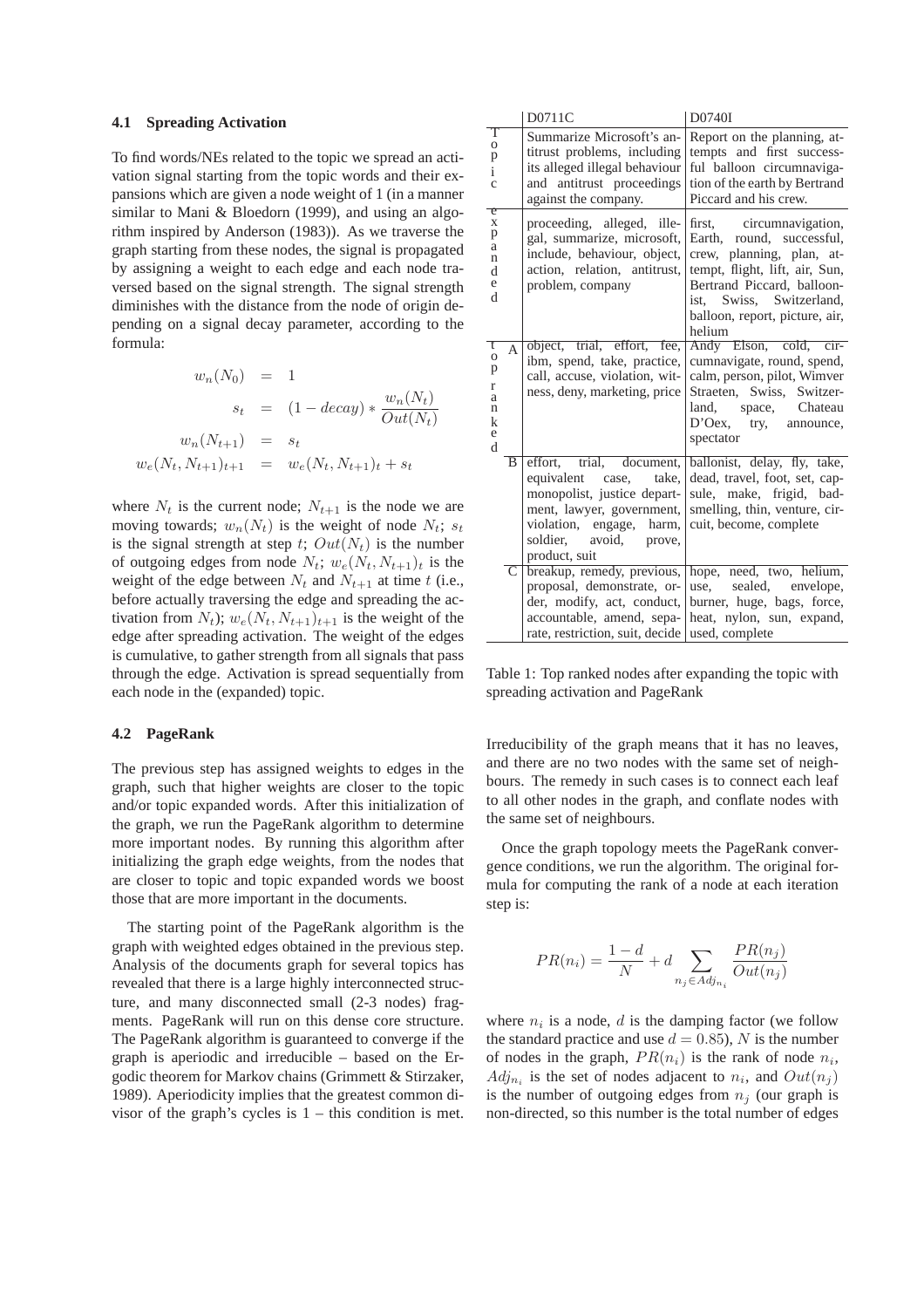

Figure 3: The dependency structure of *He said that he lived in Paris and Berlin* after the transformations

with one end in  $n<sub>i</sub>$ ). We adjust this formula to reflect the weights of the edges, and the version used is the following:

$$
PR(n_i) = \frac{1-d}{N} + d \sum_{n_j \in Adj_{n_i}} PR(n_j) w_{out}(n_j);
$$

$$
w_{out}(n_j) = \sum_{n_k \in Adj_{n_j}} w_e(n_k, n_j)
$$

In Table 1 we show examples of top ranked nodes for several topics, extracted with this algorithm. The words in italics are keywords/phrases from the topic query, and the top ranked nodes are listed in decreasing order of their rank.

## **5 Sentence Compression**

A well-known drawback of extractive summarization is that an informative sentence may contain irrelevant information which one would like to avoid in the summary.

Given how short a summary must be, it is desirable to compress selected sentences. E.g., relative clauses or appositions can often be removed without affecting the gist of the sentence.

There are two possible ways of integrating sentence compression in a summarization system. One can either compress all the sentences and then extract the most important ones, or first rank all of them and then compress the top  $n$ . Here, we explore the latter possibility in order not to loose any information which could reveal relations between sentences. Thus, we compress sentences preselected for the summary to check if this improves the resposiveness of the summary with a possible minor drop in its linguistic quality.

#### **5.1 Compression Algorithm**

Several compression methods have been developed for English (Knight & Marcu, 2002; Turner & Charniak, 2005; Clarke & Lapata, 2008, inter alia). We apply our unsupervized method (**?**) which has shown state-of-theart results when evaluated automatically on a compres-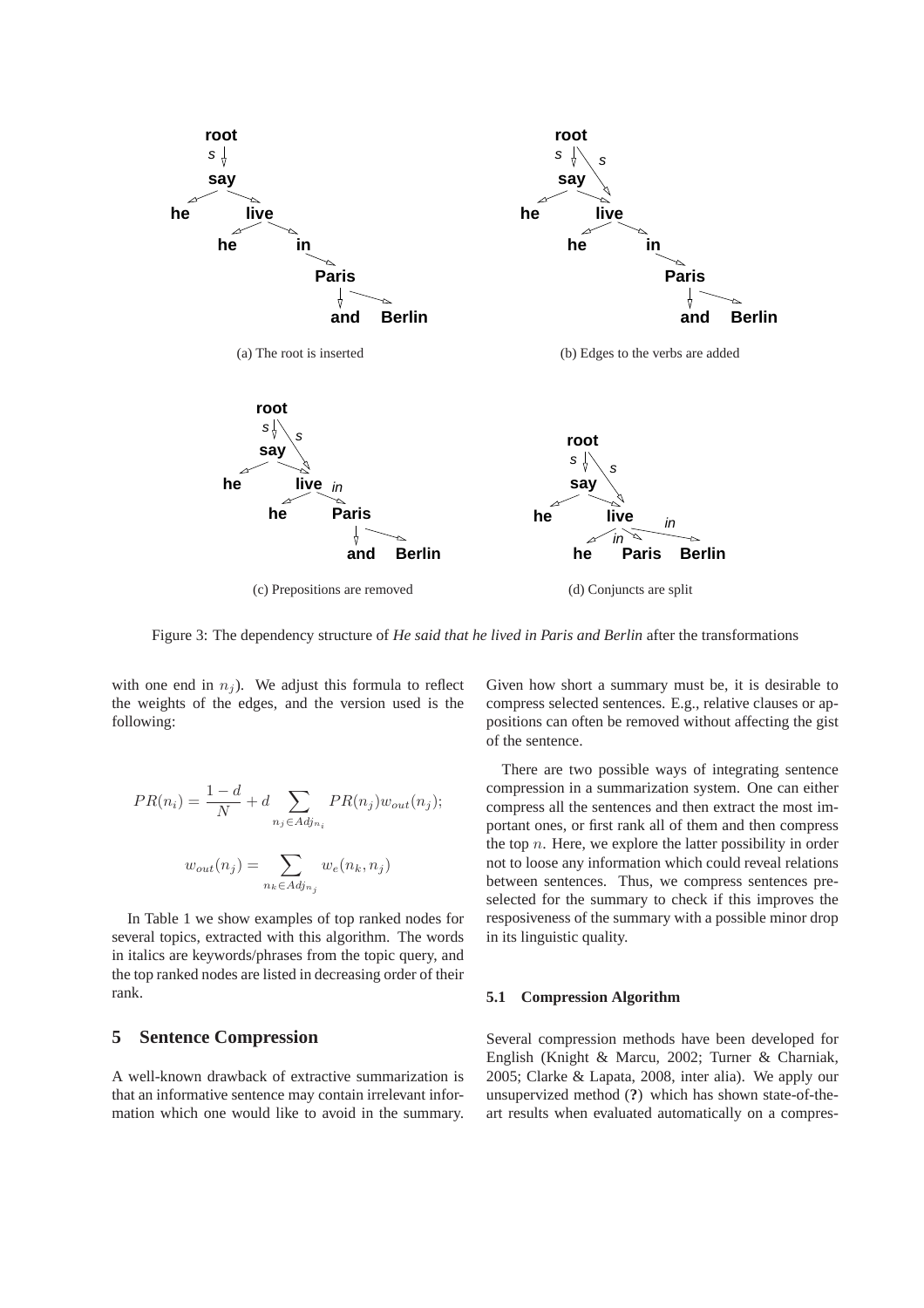sion corpus<sup>3</sup>. In a nutshell, the compression algorithm proceeds as follows:

- 1. The sentence is parsed with the Stanford parser which showed best results in our experiments on the compression corpus. The parser has an option to convert a phrase structure tree into a dependency tree which we use.
- 2. The dependency tree is transformed so that the relations between the open-class words become more explicit. E.g., a root node is inserted and an edge from the root to every inflected verb is added; a chain of coordinated conjuncts is split and each of them is attached to the head word (see Figure 3).
- 3. The transformed tree, which in most cases is a directed graph, is compressed. Edges which are not syntactically important and do not point to informative words get removed. A set of constraints guarantees that the resulting graph is a tree. Integer Linear Programming<sup>4</sup> is used to find a globally optimal solution efficiently.
- 4. The resulting tree is linearized by placing the words in the original order, i.e. in the order from the uncompressed sentence.

## **6 Summary generation**

Sentences are ranked based on their overlap with the topic and their content. After ranking we choose from the best sentences those with a minimal overlap, and form the 100 word summary.

### **6.1 Ranking**

This is a modified version of the algorithm described in Nastase & Szpakowicz (2006). There, every candidate sentence and the topic are represented as graphs. Openclass words are vertices and an edge between two words stands for a dependency relation which holds between these words. Graph representations allow for distinguishing between sentences which share some words with the topic and those which not only share words but also dependencies.

We count not only how many words in the topic are mentioned in a candidate sentence, but also how

many of the expanded query words can be found there. The same was done for dependencies. Thus, to compute the score of a sentence, we combine the weighted scores for lexical overlap with the topic  $(W<sub>S</sub>)$ , content of Wikipedia-expanded topic words  $(W_{S}^{W_{exp}})$ , content of top ranked nodes  $(W_S^{top})$ , dependency overlap with the topic ( $Dep_{ST}$ ) and dependency overlap with other sentences ( $Dep<sub>S,*</sub>$ ):

$$
W_S = \{w_i | w_i \in S, w_i \in T\}
$$
  
\n
$$
W_S^{W_{exp}} = \{w_j | w_j \in S, w_j \in T^{exp}\}
$$
  
\n
$$
W_S^{top} = \{w_k | w_k \in S, w_k \in Top\}
$$
  
\n
$$
Deps, T = \{(w_x, w_y) | (w_x, w_y) \in S, (w_x, w_y) \in T\}
$$
  
\n
$$
Deps_{,*} = \bigcup_{i \in \{1, ..., n\}} Deps_{,S_i}
$$

$$
score(S) = |W_S| * w_{word}
$$
  
+ 
$$
|W_S^{W_{exp}}| * w_{expWord}
$$
  
+ 
$$
|W_S^{top}| * w_{topWord}
$$
  
+ 
$$
|Deps_{,T}| * w_{depRelation}
$$
  
+ 
$$
|Deps_{,*}| * w_{subgraphEdge}
$$

### **6.2 Redundancy Elimination**

The sentence with the highest similarity score is added to the summary first. Before we add any other sentence we check whether we have already reached the 100 words limit and whether this sentence would introduce redundancy. We use a threshold parameter to control how much extra information to allow. Sentence overlap is based on lexical overlap (after stop-word elimination), normalized by the length of the sentence.

## **7 Results and Discussion**

#### **7.1 System development**

Our system has several parameters that can influence the performance. System development for parameter tuning was done on the DUC 2007 update test data. The weights of the sentence scoring formula were set empirically to the following values:  $w_{word} = 5$ ,  $w_{expWord} = 1.1$ ,  $w_{topWord} = 1.1, w_{subgraphEdge} = 1, w_{depRelation} = 2.$ The redundancy threshold value is 0.5.

The most interesting of the system's parameters are the signal decay parameter for the activation spreading method and the number of top ranked nodes we choose after the PageRank algorithm to add to the query expansion. The number of top ranked nodes chosen was 20. The signal decay parameter is adjusted for each summarization stage (corresponding to the three document collections per topic). To find the appropriate values for these parameters we perform multiple runs on the DUC 2007 update data. We obtained excellent performance

 $3$ The corpus is available from  $http://homepages.$ inf.ed.ac.uk/s0460084/data. It consists of news stories from the British National Corpus and the American News Text Corpus.

<sup>&</sup>lt;sup>4</sup>We use 1p solve in our implementation:

http://sourceforge.net/projects/lpsolve.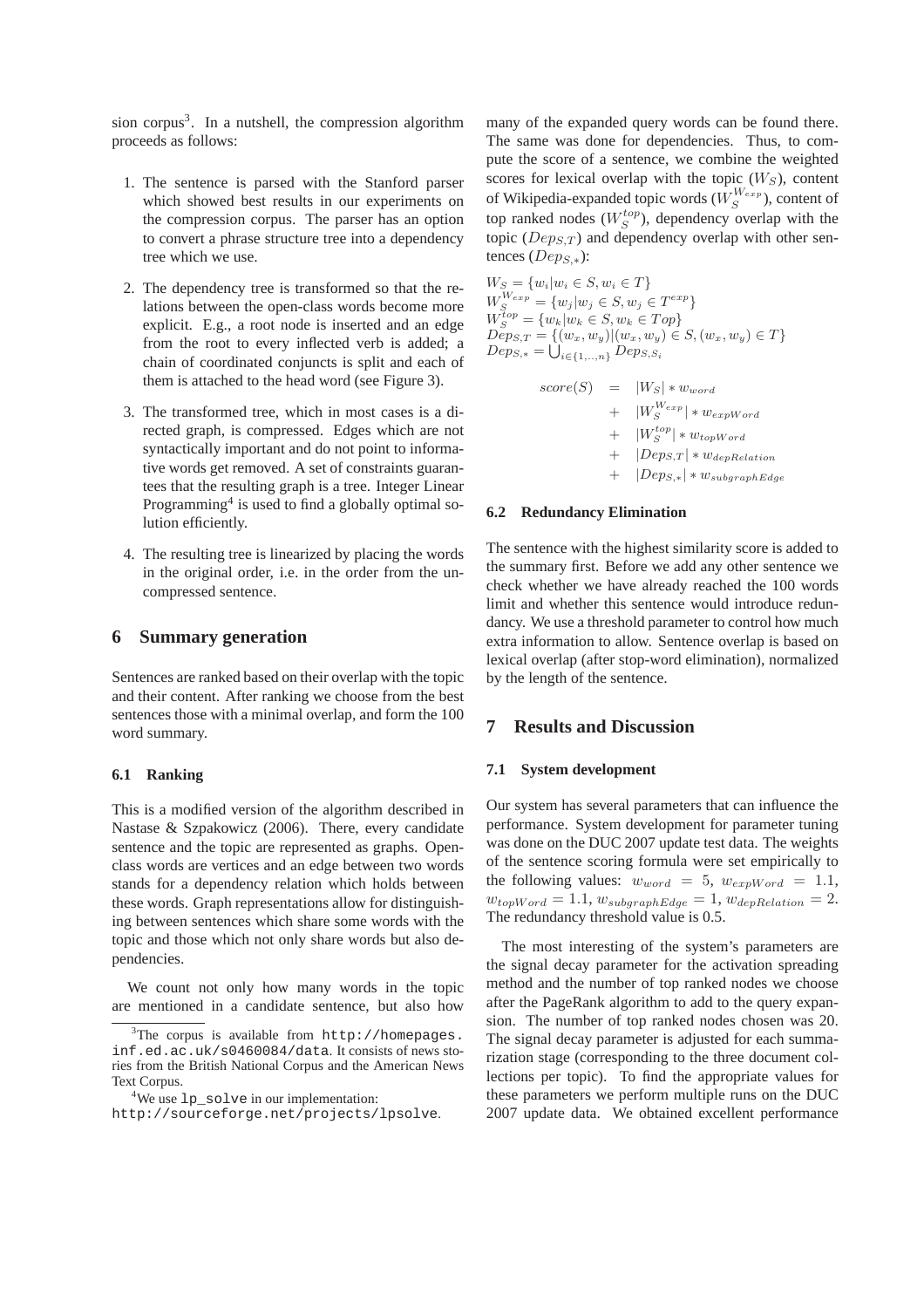during the development phase, our tuned system ranking 2nd in ROUGE-2 (0.10166), ROUGE-SU4 (0.14223) and BE (0.06391) automatic evaluations.

## **7.2 TAC 2008 results**

We have submitted three runs for TAC 2008:

- ID 10 This is an extractive summarization method, which relies on Wikipedia expansion of topic words, activation spreading with decay 0.9999 for document set A, and 0.999 for document set B, and Page Rank for detecting top ranked nodes connected to the query in the document collection.
- ID 40 This method is our attempt for abstractive summarization. The sentences are scored similarly and using the same settings as run 10. From the ranked sentences, the top ones are compressed and put together to form the 100 word summaries.
- ID 61 This method is similar to run 10, with a difference in signal decay: for document set B, the signal decay was 0.99, to allow us to explore the effect of allowing the signal to travel further in the document graph.

#### **7.3 Activation Spreading**

Runs 10 and 40 were also manually evaluated, run 61 was only automatically evaluated. In all automatic evaluations, run 61 was better than the others. Figure 4 shows the comparison between runs 10 and 61, to allows us to see the difference in performance due to the signal decay parameter. Results are ordered increasingly based on the BE scores for run 61.

We have looked closer at the outliers to understand the variation in performance. The first peek, where run 10 (decay value 0.999) performs better is or topic D0842G: *Natural Gas Pipeline: Follow the progress of pipelines being built to move natural gas from Asia to Europe. Include any problems encountered and implications resulting from the pipeline construction.* The summaries produced from document set B for the two decay value vary in only one sentence:

#### $decay = 0.999$

Croatia and Hungary are weighing construction of a gas pipeline from the Adriatic Sea to mainland Europe in order to decrease reliance on Russian gas, the prime ministers of the two central European countries said Thursday.

 $decay = 0.99$ 



Figure 4: Impact of signal decay in spreading activation on summarization performance - comparison of sets B for run 10 and 61.

Russia moves natural gas shipments through a grid of Soviet-era pipelines so complex it is virtually impossible to guarantee the gas it pumps into Ukraine comes out the other side and reaches European customers.

The sentence chosen by the system with lower signal decay contains information about older gas pipelines, not the ones being built now, as the topic requests. The sentence's score is boosted by the following high-ranking nodes: *shipment, Russia, Ukraine, other*, which are not among the top chosen nodes for the higher decay value.

The other outliers we looked at correspond to the point where a lower decay leads to better performance:

Topic D0819D: *Paris Riots: Describe the violent riots occurring in the Paris suburbs beginning October 27, 2005. Include details of the causes and casualties of the riots and government and police responses.*

The difference between the summaries is two sentences:

 $decay = 0.999$ :

For the first time Saturday afternoon, clashes between police and rioters erupted in the heart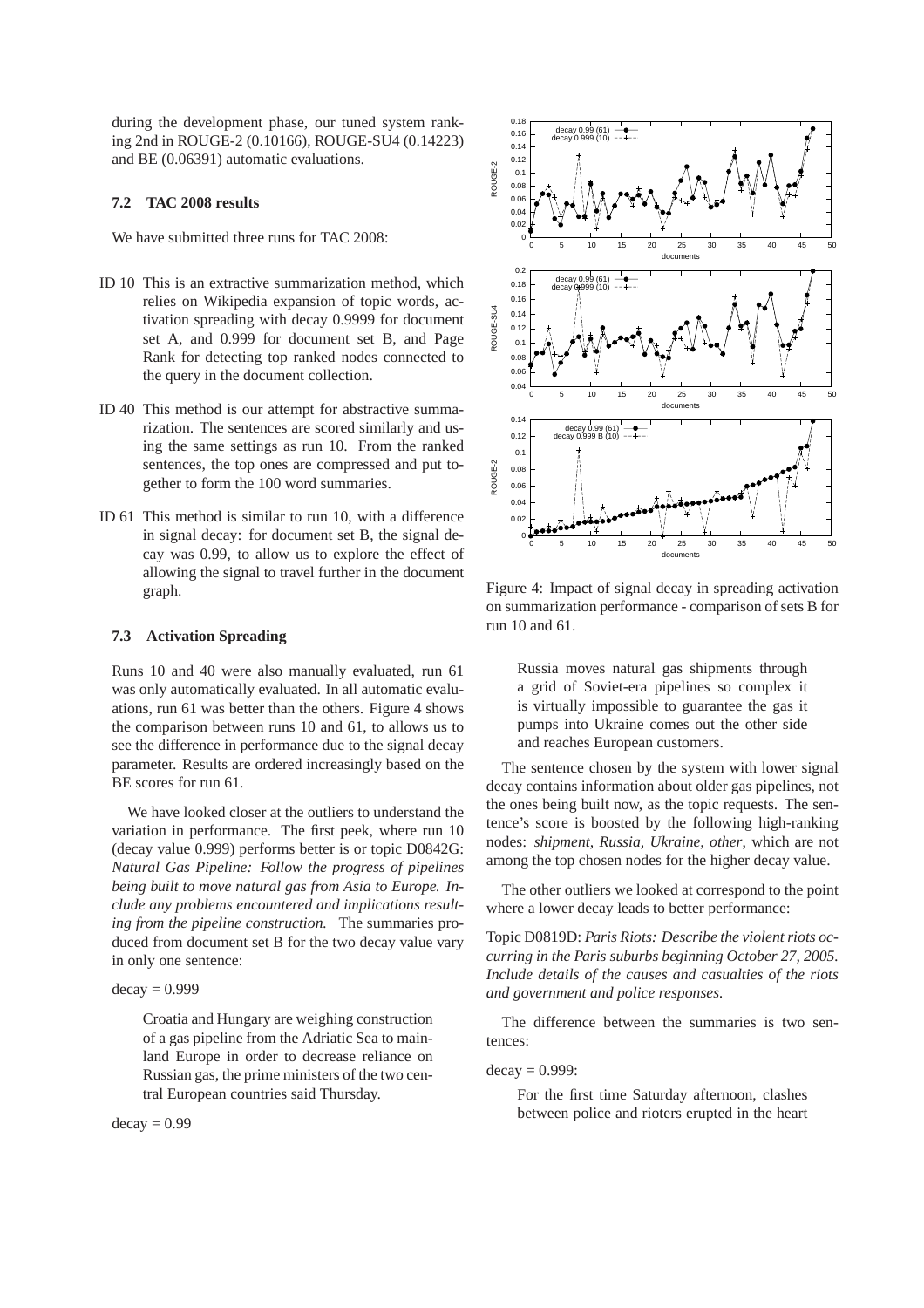of a major French city, Lyon, where officers used teargas to disperse stone-throwing youths in the historic Place Bellecour in the city center.

Far-right leader Jean-Marie Le Pen in an interview on the private radio station RTL1 on Sunday blamed the rioting on "uncontrolled immigration from the Third World" and, while endorsing the use of curfews, he described the government response as insufficient.

### $decay = 0.99$

The assembly bans in Paris and Lyon were imposed under emergency legislation activated by the government of President Jacques Chirac on Tuesday in response to the worst outbreak of urban violence in France since the student uprising of May 1968.

The French cabinet Monday approved a bill to extend emergency police powers for three months in response to the violence that has been raging in poor city suburbs.

In this case the lower decay allows the system to rank high the following nodes: *violence, bans, suburb, police, power, bill*.

The results support our hypothesis that allowing the system to choose words/concepts further from the topic for successive summarization stages leads to a better sentence selection. The sentence scoring favours longer sentences, which are more likely to contain also irrelevant information. We will look into normalizing the sentence score such that we can choose several shorter sentences that are more focused on the required topic.

### **7.4 Sentence Compression**

The evaluation results are presented in Table 2. These include the ROUGE scores as well as the scores of manual evaluation.

|       |       | ROUGE-2   ROUGE-SU4   LING. QUALITY   RESP. |       |
|-------|-------|---------------------------------------------|-------|
| 0.067 | 0.108 | 1.958                                       | 1.990 |

| Table 2: The results for the compressed summaries |
|---------------------------------------------------|
|---------------------------------------------------|

Overall, the system performed poorly and was ranked low in the automatic as well as in the manual evaluations. Clearly, poor linguistic quality of the compressions affected the responsiveness score which is lower than the responsiveness of the uncompressed summaries (the sentence ranking method is the same). Having analyzed a number of compressed sentences, we identified three main sources of ungrammaticality:

- Parser errors affect the quality of compressions significantly since the method exclusively relies on the dependency representation.
- Some modifiers removed during compression are crucial for correct sentence interpretation. For example, *The ban supports an anti-sweets campaign by the Paediatrics Society of Thailand to reduce the numbers of children hooked on sugar*<sup>5</sup> got compressed to *The ban supports an anti-sweets campaign by the Paediatrics Society of Thailand to reduce the numbers of children*.
- The transformation rules we applied led to wrong assumptions and need to be adjusted for future experiments.

### **8 Conclusions**

We have presented EMLR's participation in the update task of TAC 2008. Our system ranked 27th out of 58 systems in manually assessed responsiveness.

We have experimented with a novel summarization approach, that expands the query terms with related concepts using hyperlinks in Wikipedia articles, and salient nodes from the documents to be summarized. Such nodes are found by sending an activation signal from the topic and topic expanded terms, and then choosing from the nodes activated the ones that are most important in the documents. The signal decay parameter allows us to control how far the influence of the topic words should reach. We have found that controlling this parameter, we can produce better results for the second stage (set B). Analysis of the results per topic has revealed that not all topic should be treated the same way, and that we could improve the performance by adjusting the decay parameter dynamically, based on characteristics of the topic. We plan to investigate this in future work.

Another novel aspect of our system was sentence compression based on grammatical dependency relations. Despite the discouraging results, we would like to continue experiments with sentence compression for summarization. First, we are going to fix the errors due to wrong tree transformations. Then we plan to more carefully analyze cases where a modifier is necessary for a correct interpretation and modify the scoring function accordingly. We would also like to cluster related sentences and experiment with sentence fusion in the future.

**Acknowledgements** This work has been funded by the Klaus Tschira Foundation, Heidelberg, Germany.

<sup>5</sup> From the document D0825-B.